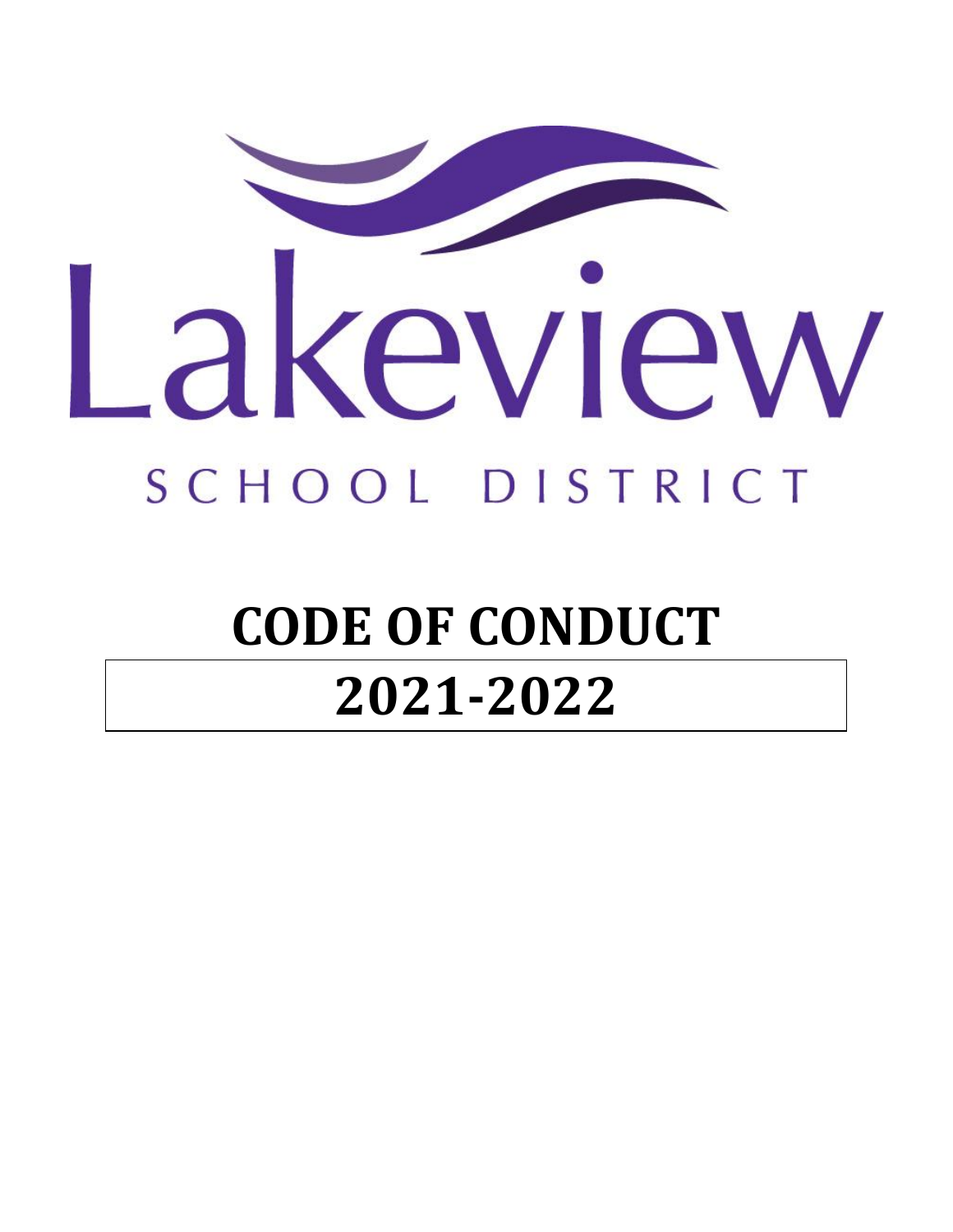#### **STUDENT CODE OF CONDUCT**

#### A. PREAMBLE

In accordance with the provisions of law, the Board of Education has set forth in this Student Code of Conduct the rules governing the most serious and obvious types of student misconduct. The prohibited acts listed in this Student Code of Conduct are not to be construed as an all-inclusive list as a limitation upon the authority of school officials to deal appropriately with violations of a school building's individual rules and regulations, or other types of conduct which interfere with the good order of the school system, the proper functioning of the educational process, or the health and safety of students.

The Student Code of Conduct does not cover the School District's attendance and tardiness policies, the District's requirements for credit and graduation, or the District's authority to regulate the participation of students in extracurricular and athletic activities. A decision to expel or suspend a student from participating in extracurricular and athletic events is solely within the discretion of the Superintendent of Schools or his/her designee and is outlined in the Athletic Code of Conduct.

Each prohibited act listed in the Student Code of Conduct sets forth the discipline which will be imposed for a violation. The discipline for violating some prohibited acts ranges from administrative intervention to expulsion; for other prohibited acts, the penalty ranges from suspension to expulsion; and for violation of the most serious prohibited acts, the penalty is expulsion. In cases where the stated penalty is not expulsion but is set forth in terms of a range, then the actual penalty imposed will depend upon the nature and severity of the offense, the age of the student, the student's prior behavioral records, the recommendation of school personnel, and all other circumstances deemed relevant.

In accordance with the Board's authority under law, a student violating any of the prohibited acts listed in this Student Code of Conduct shall be deemed to be guilty of a gross misdemeanor and will be disciplined.

The prohibited acts and penalties listed in this Student Code of Conduct are applicable when a student:

- 1. engages in a prohibited act on school property;
- 2. engages in a prohibited act in a motor vehicle being used for a school related activity;
- 3. engages in a prohibited act involving another student who is en route to school;
- 4. engages in a prohibited act which has its inception in school, is school connected or adversely affects, interferes with, or endangers the good order of the school system or the proper functioning of the educational process or the health or safety of students. For example, the sale, delivery or transfer of drugs, narcotic drugs, marijuana or other controlled substances to students off school property would be a violation of the Student Code of Conduct;
- 5. engages in a prohibited act when the student was not enrolled in the Lakeview School District or was enrolled in another school district, if the act of gross misdemeanor or other misconduct would constitute a sufficient basis for suspension or expulsion had it occurred while the student was attending the Lakeview School District.

#### B. DEFINITIONS OF DISCIPLINE\*\*\*

Alternative Placement - Consequence for referral results in student being placed in a different educational setting (moved to different classroom, removed from a class, etc…)

Community Service - Consequence for referral results in involvement in community service activities or projects (community service organization and project must be approved by administration).

Conference with Student - Consequence for referral results in student meeting with administrator, teacher, and/or parent (in any combination).

Detention / Time Out - Consequence for referral results in student spending time in a specified area away from scheduled activities/classes.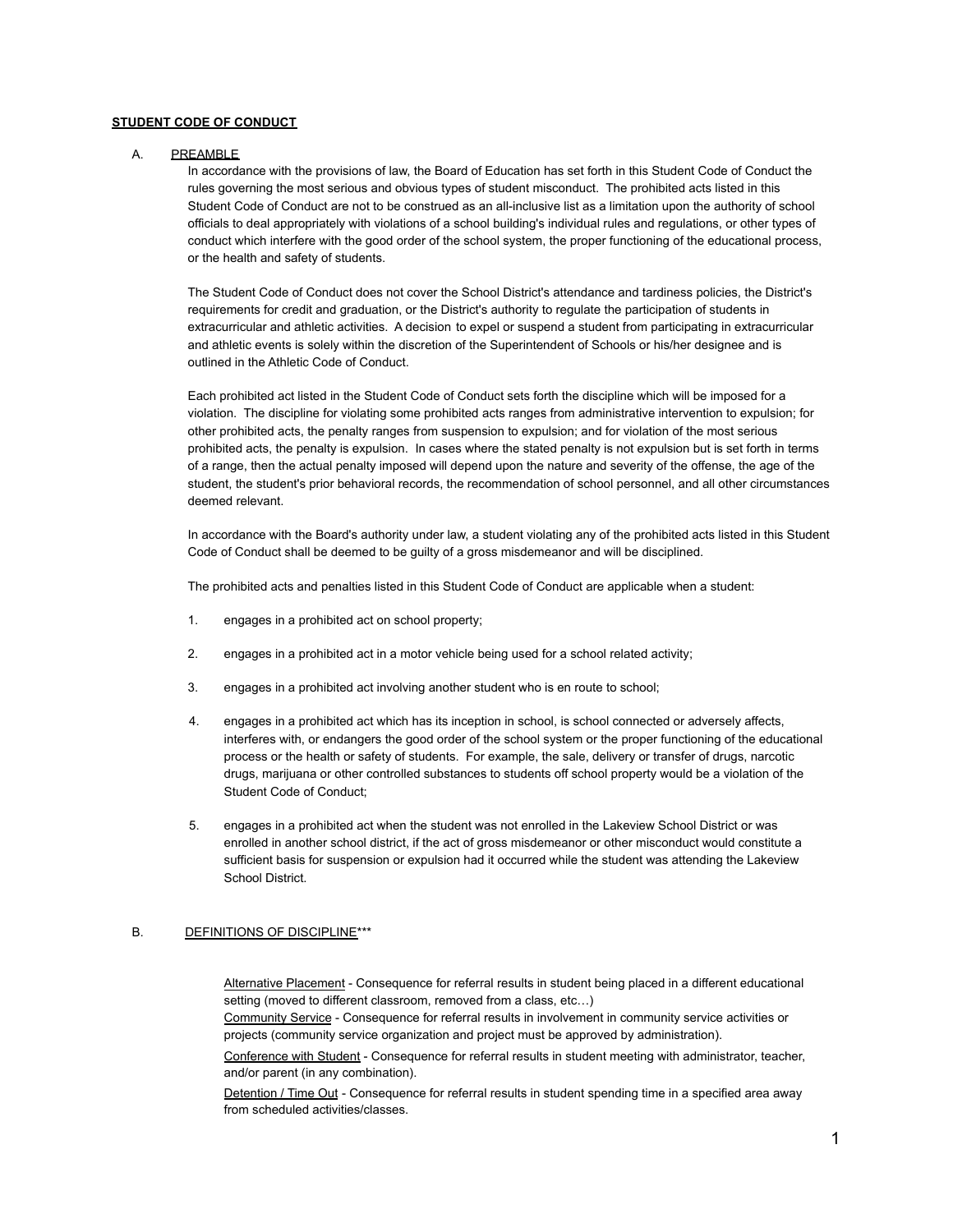Expulsion - The permanent exclusion of the student from the school system upon the recommendation of Superintendent of Schools and by action of the School Board.

In-School Suspension - Consequence for referral results in a period of time spent away from scheduled activities/classes during the school day.

Individualized Instruction - Consequence for referral results in student receiving individualized instruction specifically related to the student's problem behaviors.

Loss of Privilege - Consequence for referral results in student being unable to participate in some type of privilege.

Other Action Taken - Consequence for referral results in administrative decision that is not listed. Staff using this area will specify the administrative action taken.

Parent Contact - Consequence for referral results in parent communication by phone, email, or person-to-person about the problem.

Restitution - Consequence for referral results in apologizing or compensating for loss, damage, or injury; community services.

Saturday School - Consequence for referral results in student attending classes on a Saturday. Suspension - Exclusion of a student from school for a specific period of time or exclusion of a student from school which exclusion terminates upon the fulfillment of a specific set of conditions.

Time in Office - Consequence for referral results in student spending time in the office away from scheduled activities/classes.

Snap Suspension - Teachers are authorized to suspend a student for up to one (1) day from a class or activity for misconduct resulting in the serious disruption of the class/activity. (MCL 380.1309 $(1)(2)$ )

#### \*\*\**RESTORATIVE PRACTICES*

A disciplinary option in which students who have committed offenses will do the following: Meet with the offended parties, take responsibility for their actions, apologize, and make restitution. Any option may be invoked at an administrator's discretion and may be used in conjunction with, or instead of, any other disciplinary action.

Per MCL 380.1310c schools *"shall consider using restorative practices as an alternative or in addition to suspension or expulsion."*

#### *MANDATORY FACTORS*

Before suspending or expelling a student, school must consider:

- Age
- Disciplinary history
- Disability
- Seriousness of behavior
- Whether behavior posed safety risk
- **Restorative practices**
- Whether lesser interventions would address behavior

#### C. Minor Offenses

These are offenses that are of a less serious nature that do not necessarily pose a threat to the health, safety or property of any person. Staff persons must use appropriate forms of positive, school-wide behavioral interventions and supports to correct misbehavior in less serious infractions. Staff persons should keep a record of interventions and share this documentation at the request of a student, parent/guardian or administrator. Minor infractions are not referred to an administrator. If minor behaviors are repetitive after appropriate interventions have been made, the student should then be referred to an administrator for a major offense.

- *1. Defiance*
	- *a.* **Possession of cell phone or other electronic device** *A student shall not use a cell phone or an electronic communication device in school without prior approval from their classroom teacher. For safety reasons, a principal may ban cell phones as needed.*
	- *b.* **Refusal to comply with posted and published school norms** *Violation of specific posted or written school or class rules that are not necessarily disruptive behaviors (for example; misuse of hall pass or classroom procedures).*
- *2. Disrespect*
	- a. **Academic dishonesty** *A student shall not engage in academic cheating. Cheating includes, but is not limited to, the actual giving or receiving of any unauthorized aid or*

2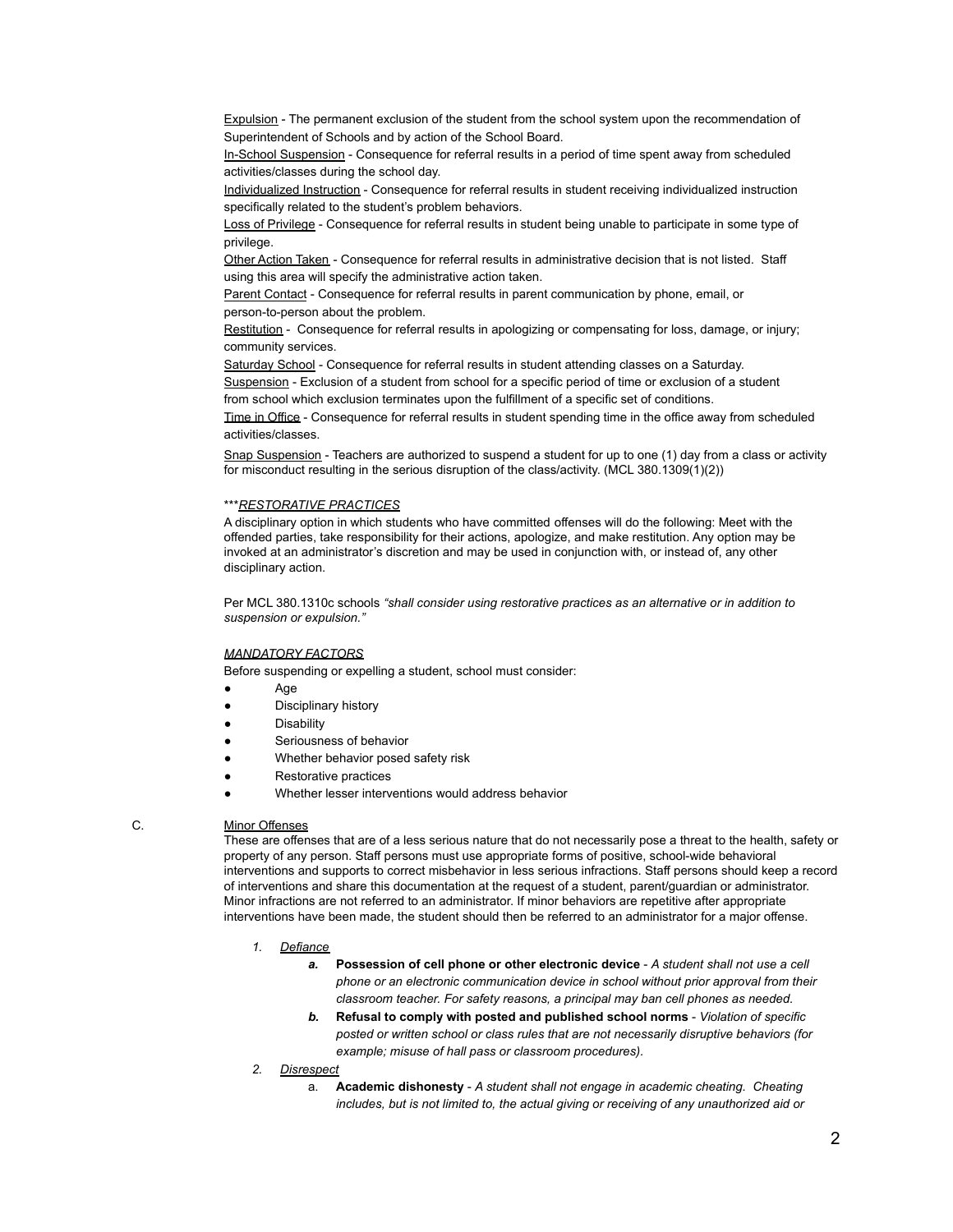*assistance or the actual giving or receiving of unfair advantage on any form of academic work. A student shall not engage in plagiarism, which includes the copying of language, structure, idea and/or thought of another and represent it as one's own original work.*

*b.* **Pestering, teasing, or bothering other students** - *Non-confrontational activity that is not appropriate in a school setting and disruptive to the educational process. Engaging in rowdy, rough behavior that interferes with the safe and/or purposeful order of a school. Examples: horseplay; chasing another student in the hallway or classroom, etc.*

#### *3. Disruption*

- *a.* **General disruption of class** *Repeatedly talking out in class or out of turn, being exceptionally loud, running, throwing objects, failure to follow classroom rules, or other disruptive behavior not defined elsewhere among minor Infractions*
- *b.* **Inappropriate personal property** *Possession and/or use of items designated by the school as inappropriate materials such as, rollerblades, skateboards, cards, hats, food, etc. AND any other items that cause distraction or damage to persons or property or otherwise intervene with the learning process.*
- 4. Dress Code A student shall not dress or groom in a manner which, in the judgment of a building *administrator, is unsafe to the student, or others, or to the educational process. Specific guidelines for appropriate student dress are included in this code of conduct on page 12.*
- *5. Inappropriate Language* (to students) *Written or verbal remarks or gestures that show a lack of respect, rudeness, or are inappropriate. The use of words or acts which demean, degrade, antagonize, or humiliate a person or group of persons.*
- *6. Physical Contact/ Physical Aggression - Student engages in non-serious, but inappropriate physical contact.*
- *7. Property Misuse - Student engages in low-intensity misuse of property.*
- 8. Tardy Arriving late to school or class after the posted school start time without an appropriate excuse
- *9. Technology Violation - Student engages in non-serious, non-sexual, but inappropriate use of cell phone, pager, music/video players, camera, and/or computer.*

Teachers may use the following interventions listed above…

- Conference with student
- Individualized instruction
- Natural consequences
- Parent contact
- Restorative conference

The following are also examples of other possible teacher interventions.

| <b>Proactive Classroom Supports</b>                                                            | <b>Teacher-Based Action to Reduce and</b><br><b>Eliminate Misbehavior</b>                                                |
|------------------------------------------------------------------------------------------------|--------------------------------------------------------------------------------------------------------------------------|
|                                                                                                |                                                                                                                          |
| Create positive classroom expectations that are clearly defined and<br>taught.                 | Provide lessons to teach or reteach the student how to<br>behave responsibly.                                            |
| Continuously teach and reteach classroom expectations throughout<br>the year                   | Change student seating.                                                                                                  |
| Model and practice expectations in appropriate setting (e.g., group<br>work, individual work). | Pace the lesson more quickly to promote on-task behavior.                                                                |
| Use pre correction strategies to remind students of expectations<br>before the next task       | Actively ignore misbehavior.                                                                                             |
| Use more positive than corrective interactions                                                 | Respond calmly, restating the desired behavior.                                                                          |
| Utilize fluent and consistent corrections for early-stage misbehavior.                         | Restructure classroom practices based on student needs<br>(e.g., structured recess, structured lunch, visual schedules). |
| Create classroom acknowledgment systems to increase responsible<br>student behavior.           | Use progress-monitoring tools (e.g., on-task monitoring<br>form, replacement behavior worksheet, ratio of interactions   |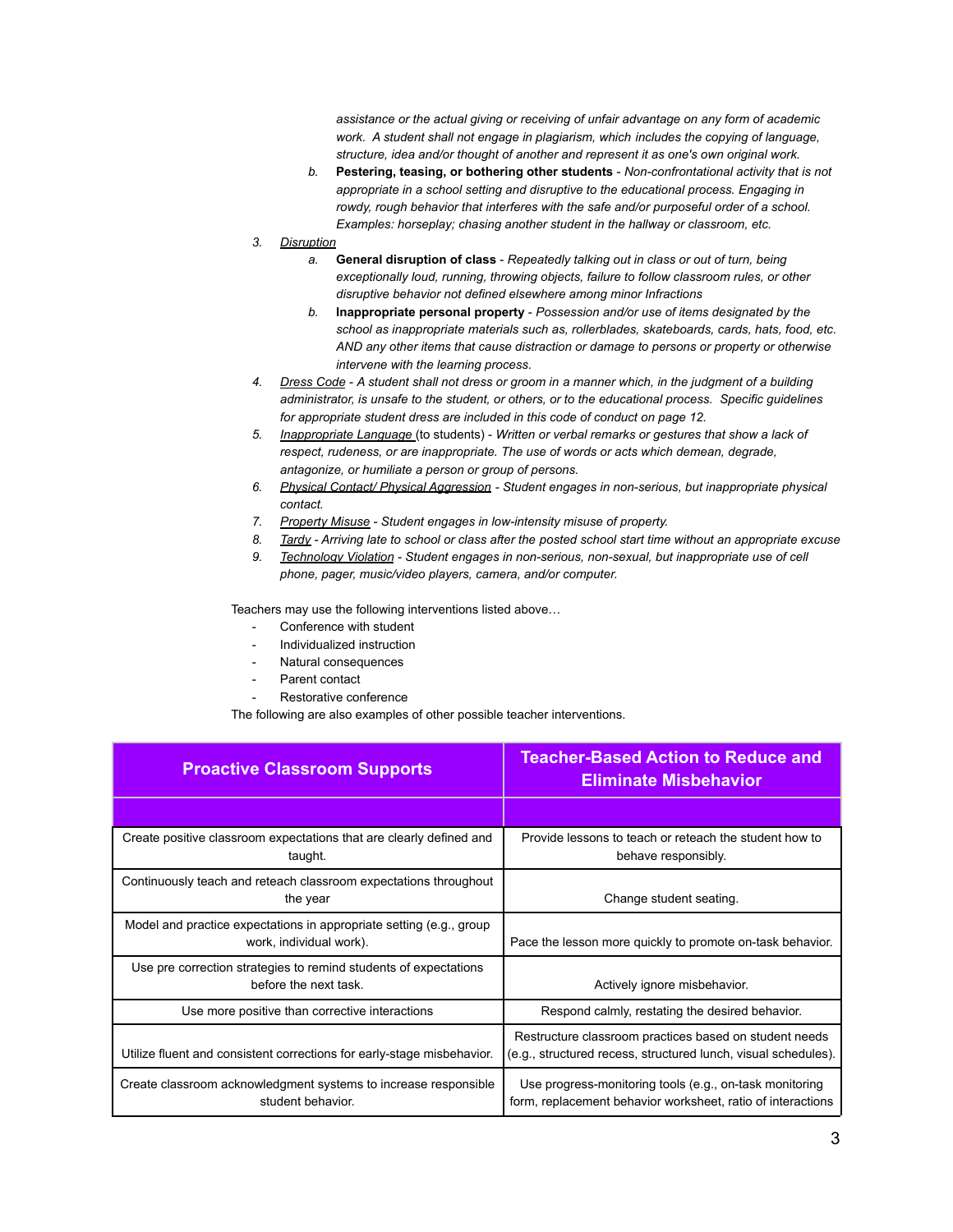|                                                                                                                                               | tracking form, reflection sheets, behavior contracts, student<br>point sheets).                                                                                                                                                                                           |
|-----------------------------------------------------------------------------------------------------------------------------------------------|---------------------------------------------------------------------------------------------------------------------------------------------------------------------------------------------------------------------------------------------------------------------------|
| Maintain positive expectations for all students, in all settings, at all<br>times.                                                            | Establish and consistently implement corrective responses<br>for rule violations (e.g., student loses, time for valued<br>activity, in-class time-out, time-out in another class,<br>restitution given for property, positive practice, loss of points<br>or privileges). |
| Implement effective instructional practices.                                                                                                  | Communicate teacher-based actions with parent.                                                                                                                                                                                                                            |
| Actively engage students in learning.                                                                                                         | Utilize restorative affective statements and affective<br>questions.                                                                                                                                                                                                      |
| Provide immediate positive feedback.                                                                                                          | Student-teacher impromptu conferencing with active<br>listening.                                                                                                                                                                                                          |
| Build positive relationships with students and families (e.g., utilize RP<br>circles).                                                        |                                                                                                                                                                                                                                                                           |
| Teach prevention lessons (e.g., social and emotional learning,<br>bullying prevention, suicide prevention, and trauma-informed<br>practices). |                                                                                                                                                                                                                                                                           |

# D. **Major Offenses**

These are offenses that are of a serious nature that may pose a threat to the health, safety or property of any person. Staff persons must notify an administrator when a major offense occurs. The notification should take the form of a discipline referral. The administrator must complete an investigation of the incident and gather written statements from all witnesses. The administrator must notify the student and parent/guardian of all charges, consequences and applicable due process rights during the disciplinary process. Discipline may include any of the above discipline definitions up to permanent expulsion.

*10. Abusive Language/ Inappropriate Language/ Profanity*

- *a.* **Profanity & vulgarity/verbal altercation** (student) *Student delivers verbal messages that include swearing, name calling, or use of words in an inappropriate way towards another student.*
- *b.* **Profanity & vulgarity/verbal altercation** (toward staff) *Student delivers verbal messages that include swearing, name calling, or use of words in an inappropriate way towards a staff member.*
- *c.* **Verbal Assault** *Verbal Assault at school directed against school employees, volunteers, contractors or other authorized personnel or students will not be tolerated. Verbal assault is to be considered any communication or behavior that, by its nature, poses a serious threat to the safety or well being of others.*
- 11. Arson A student shall not burn or attempt to burn any school building, structure or property, or intentionally set or attempt to set a fire on school property, or cause or attempt to cause an explosion, *or be in possession of materials which may be used in the aforementioned activities.*
- *12. Bomb Threat/False Alarm -* Students making bomb threats, false alarms, or "similar threats" that place or that are perceived as placing the safety of one or more persons or of property at risk, will not be tolerated (grade 6-12 may qualify for a mandatory expulsion per MCL 380.1311a)
- *13. Bullying Bullying* includes cyber-bullying (bullying through the use of technology or any electronic communication) and means any severe or pervasive physical or verbal act or conduct, including communications made in writing or electronically, directed toward a student or students that has or can be reasonably predicted to have the effect of one or more of the following:
	- Placing the student or students in reasonable fear of harm to the student's or students' person or property;
	- Causing a substantially detrimental effect on the student's or students' physical or mental health;
	- Substantially interfering with the student's or students' academic performance; or Substantially interfering with the student's or students' ability to participate in or benefit from the services, activities, or privileges provided by a school.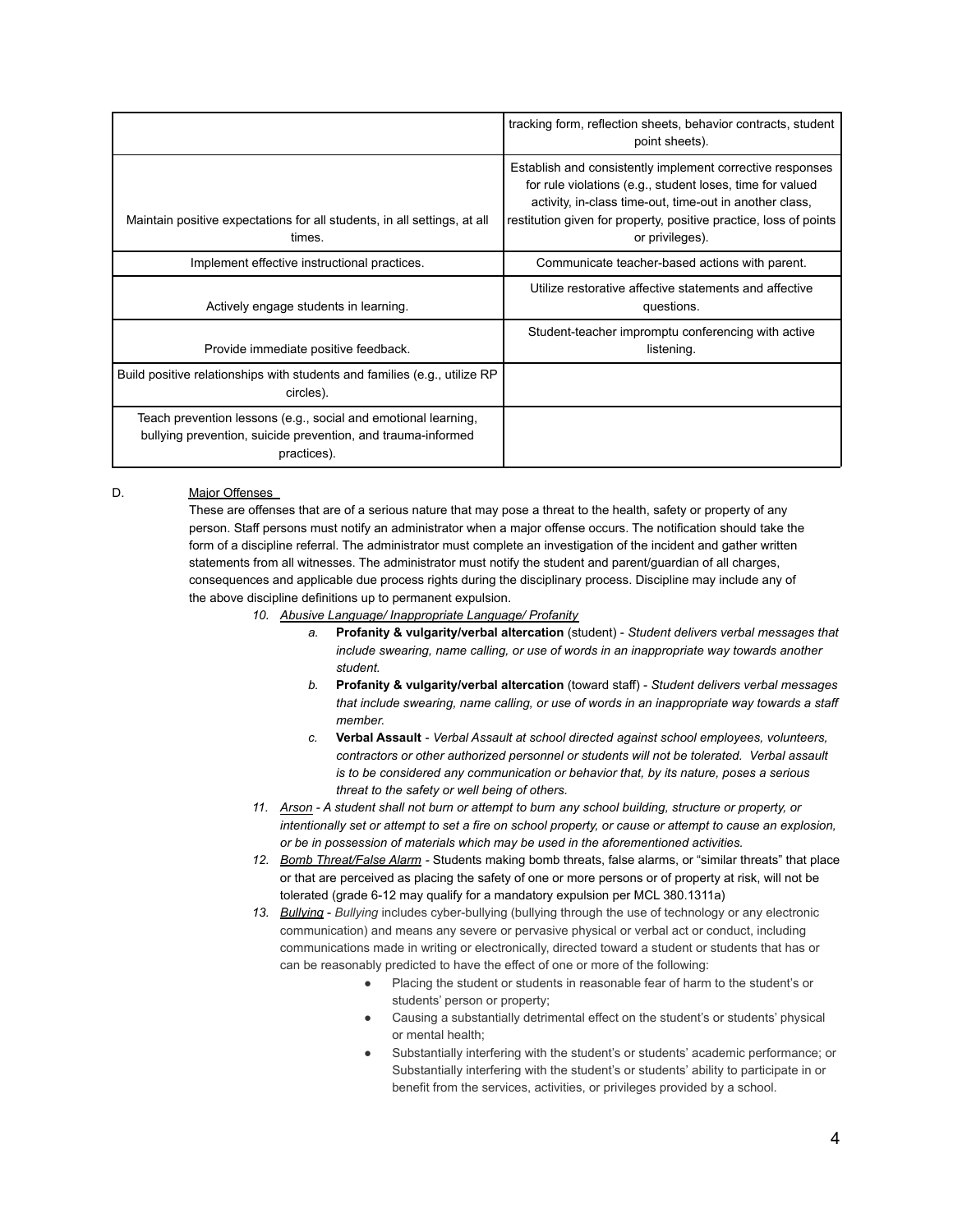Examples of prohibited conduct include name-calling, using derogatory slurs, stalking, sexual violence, causing psychological harm, threatening or causing physical harm, threatened or actual destruction of property, or wearing or possessing items depicting or implying hatred or prejudice of one of the characteristics stated above.

- *a.* **Race, Color, Origin**
- **b. Disability**
- **c. Sexual Orientation**
- **d. Religion**
- **e. Other**
- **f. Sex**
- *14. Defiance/Insubordination/Non-Compliance*
	- *a.* **Falsification of Records** *A student shall not use the name of another person or falsify times, dates, grades, addresses or other data on School District forms or records. A student shall not provide false, misleading or inaccurate statements or information on School District forms or records.*
	- *b.* **Unauthorized presence of students on school property** *-*

*A. On School Grounds: A student shall not be on any portion of the school grounds where his/her presence is unauthorized, nor remain after having been either ordered or requested to leave by any school employee possessing apparent authority over student conduct. A student should not be:*

*1. On the school grounds where the student is regularly enrolled during any period of suspension which includes exclusion from the school of regular enrollment where such order of exclusion has been in fact made known to the student prior to the incident of unauthorized appearance.*

*2. On the school grounds of any school or site of required school programming other than that student's school of regular enrollment or attendance, at any time other than when a school activity, function, or event is being held and the student's presence is either required or permitted, based on predetermination by the principal of the school at which the activity is being held.*

*Presence on the school grounds while in the company of a parent or guardian for the purpose of meeting with a school employee to discuss the student's status, or presence on the school grounds for the purpose of proceeding directly to the school office with prior permission of the principal shall not be considered a violation of this rule.*

*B. On Private or Public Property: During school hours students must be in school unless they have an approved reason for absence. Students who are habitually truant from school as described in this Code may be charged with truancy.*

- *c.* **Failure to Cooperate** *A student shall not refuse to cooperate with School District administrators and/or teaching staff investigating a possible violation of this Code of Conduct and/or building rules, and no student shall make false statements or give false evidence to School District administrators and/or teaching staff. A student shall not refuse to testify or otherwise cooperate with School District personnel in any disciplinary proceeding.*
- *d.* **Failure to Comply With Directions of School Personnel -** *A student shall not be insubordinate or fail to comply with district policies or instructions and directions of District employees (including substitute teachers and student teachers), volunteers or persons acting in a chaperone or supervisory capacity. Students who persistently violate school policy may receive disciplinary action.*
- *15. Disrespect*
	- **a. Coercion, Extortion, or Blackmail** *A student shall not commit or attempt to commit extortion, coercion or blackmail. A student shall not engage in the act of securing or attempting to secure money or other items of value from an unwilling person, nor shall a student, by threats and/or violence, force another person to perform an unwilling act.*
	- **b. Threats or conspiracies to commit violent acts** *Any acts, in writing, verbally, or otherwise that are considered threatening.*
	- c. **Academic dishonesty** *A student shall not engage in academic cheating. Cheating includes, but is not limited to, the actual giving or receiving of any unauthorized aid or assistance or the actual giving or receiving of unfair advantage on any form of academic work. A student shall not engage in plagiarism, which includes the copying of language, structure, idea and/or thought of another and represent it as one's own original work.*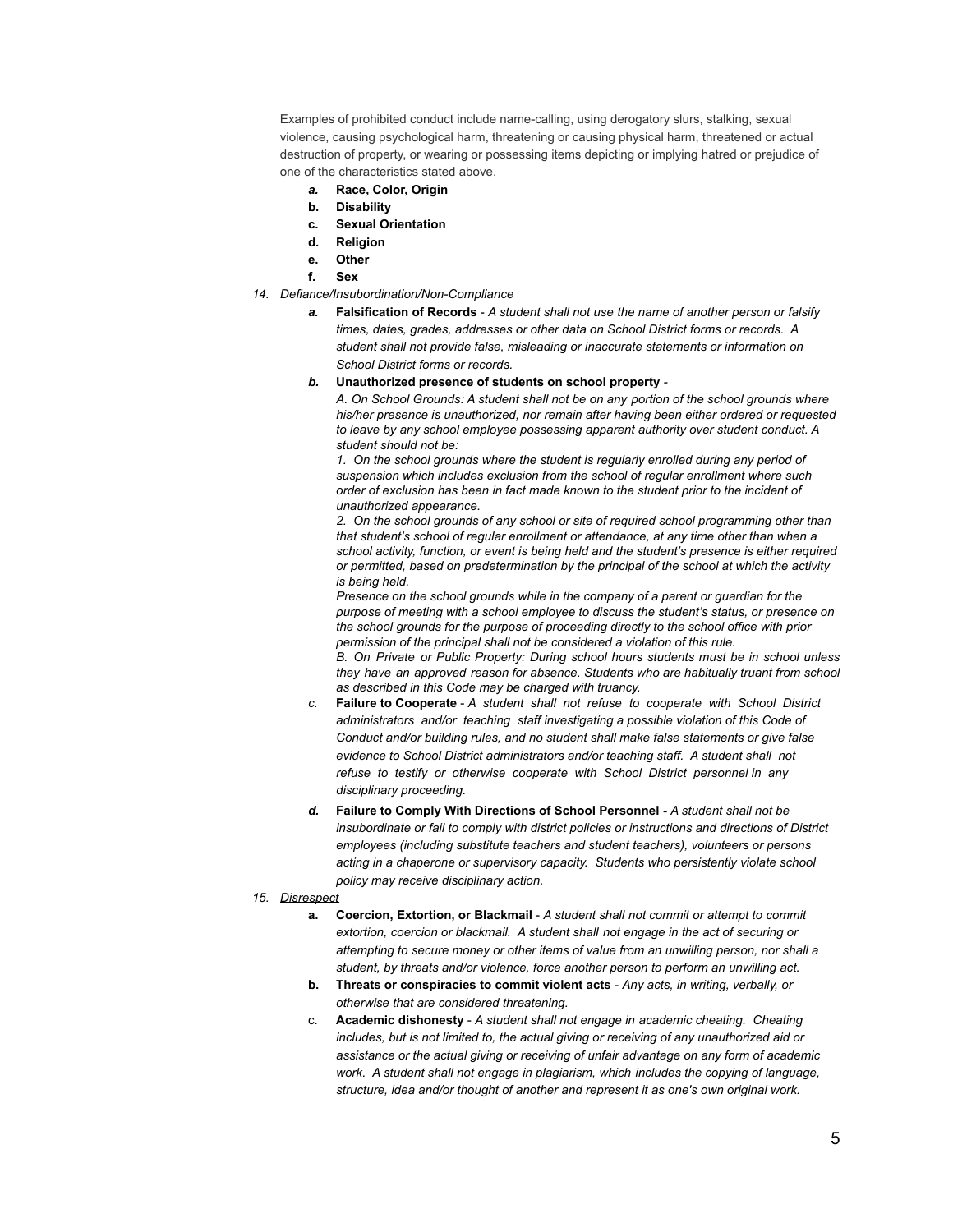- *d.* **False Allegations -** *A student shall not libel or slander, or make false allegations against another student, School District employee (including substitute and student teachers), Board of Education members or volunteers.*
- *16. Disruption*
	- *a.* **General disruption of class** *Where a student is creating an unsafe classroom environment or creating a situation where a teacher is not able to teach due to the disruption.*
	- *b.* **Inciting a Disturbance or Melee** *- Causing a serious disruption or fight amongst a group of individuals, which leads to a major commotion.*
- *17. Fighting -* A physical altercation resulting in pushing, shoving, or exchanging of blows between students will not be tolerated.
- *18. Forgery/Theft/Plagiarism - A student shall not engage in academic cheating. Cheating includes, but* is not limited to, the actual giving or receiving of any unauthorized aid or assistance or the actual giving or receiving of unfair advantage on any form of academic work. A student shall not engage in *plagiarism, which includes the copying of language, structure, idea and/or thought of another and represent it as one's own original work.*
- *19. Gang Affiliation Display* A student shall not wear or possess any clothing, jewelry, symbol or other object that may reasonably be perceived by administrator as evidence of membership in or affiliation with any gang; a student shall not commit any act, verbal or nonverbal (gestures, handshakes, graffiti, etc.), that may reasonably be perceived by a teacher or administrator as evidence of membership in or affiliation with any gang; a student shall not commit any act, verbal or nonverbal in furtherance of the interests of any gang or gang activity, including, but not limited to, (a) soliciting others for membership in any gang or gang related activity, (b) requesting any person to pay protection or otherwise intimidating or threatening any person, committing any other illegal act or violation of School District rules or policies, or (d) inciting other students to act with physical violence on any person.

The term "gang" as used in this policy, means a group of two (2) or more persons whose purposes or activities include the commission of illegal acts or violations of this Code of Conduct, District rules or policies, or whose purpose or activities cause disruption or is likely to cause disruption to the educational process.

*20. Harassment -* Any threatening, insulting or dehumanizing gesture. **Verbal, physical, electronic or written harassment** for the purposes of this policy shall be defined as behavior that:

> • Intimidates individuals or groups on any basis including race, color, national origin, sex (including sexual orientation and transgender identity), disability, age, religion, height, weight, marital or family status, military status, ancestry, or genetic information (collectively, "Protected Classes").

● Involves an expressed or implied threat to personal safety or has the effect of interfering with an individual's participation in the curricular or extracurricular activities of the school district.

● Bullies or hazes another student or teammate.

• Is disruptive to the educational process that may have originated in or outside of school, on or off campus.

- a. **Race, Color, Origin**
- **b. Disability**
- **c. Sexual Orientation**
- **d. Religion**
- **e. Other**
- f. **Sexual Harassment -** *for the purposes of this policy consists of unwelcome sexual advances, requests for sexual favors, sexually motivated physical conduct or other verbal or physical conduct or communication of a sexual nature that is severe or pervasive enough to create a hostile or intimidating school environment. Sexual harassment may involve the behavior of a person of either gender, against a person of the same or opposite gender. Examples of prohibited behavior that is sexual in nature and is unsolicited and unwelcome include, but are not limited to:*

● Written contact: sexually suggestive or obscene letters, notes, invitations, drawings, verbal contact; sexually suggestive or obscene comments, threats, jokes,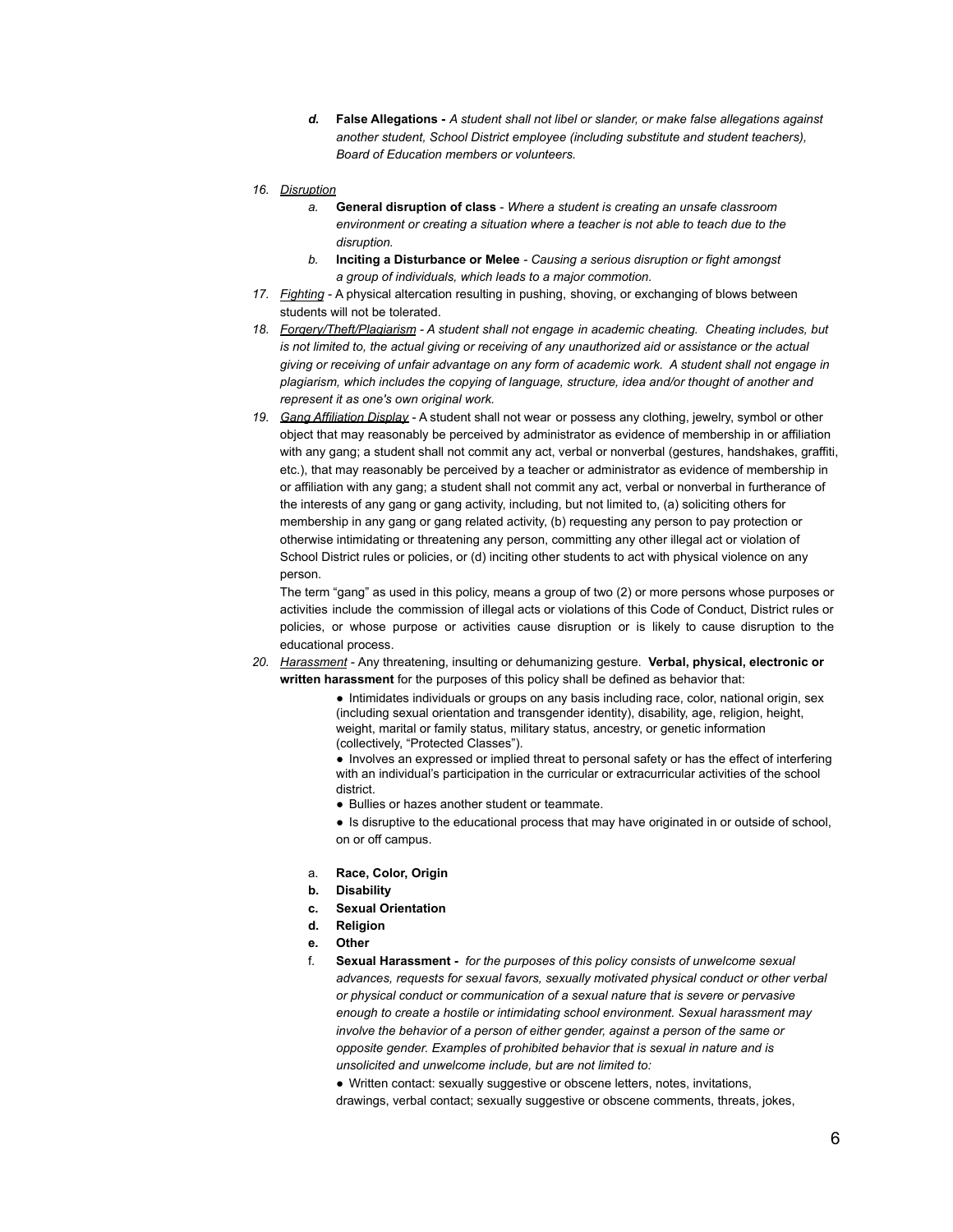any sexual propositions, comments about a person's body or sexual characteristics that are used in a negative or embarrassing way.

● Physical contact: any intentional pats, squeezes, touching, pinching, repeatedly brushing up against another's body, assault, blocking movement, or coercing sexual intercourse.

● Visual contact: suggestive looks or staring at another's body, gesturing, displaying sexually suggestive objects or pictures, cartoons, posters, magazines, graffiti, calendars or clothing.

A student who feels he/she is being harassed by peers or by a staff member of the Lakeview School District, or is aware of the harassment of another student(s), shall report such incidents to a building administrator, counselor, teacher, school psychologist, school social worker, teacher aide, etc. The staff member receiving a student's report, a parent's report or observing an incident of alleged harassment is expected to examine the circumstances surrounding the alleged incident. If the receiving staff determines that harassment has occurred, they will take steps to end the harassment. In the event that the magnitude of the incident(s) warrants further follow-up measures, staff/faculty members will report charges of harassment to the building principal or his/her designee. The building principal or his/her designee will initiate a further investigation of the harassment charges and implement follow-up measures that he/she believes are appropriate. Should the investigation of the harassment incident(s) reveal that disciplinary action is warranted, it will be taken in accordance with the policies and procedures adopted by the Board of Education.

- g. **Sexual Violence (Criminal Sexual Conduct),** as used in this policy, refers to physical sexual acts perpetrated against a person's will or where a person is incapable of giving consent (e.g., due to the student's age, intellectual or other disability, or use of drugs or alcohol). Sexual violence includes rape, sexual assault, sexual battery, sexual abuse, and sexual coercion. Sexual violence can be carried out by school employees, other students, or third parties. All such acts of sexual violence are forms of sexual harassment and, in turn, sex discrimination prohibited by Title IX. Harassing conduct creates a hostile environment when it interferes with or limits a student's ability to participate in or benefit from the school's program. A single or isolated incident of sexual harassment may create a hostile environment if the incident is sufficiently severe.
- *21. Inappropriate Display of Affection - Student engages in inappropriate, consensual (as defined by school) verbal and/or physical gestures/contact, of a sexual nature to another student/adult.*
- *22. Inappropriate Location*
	- *a. On School Grounds: A student shall not be on any portion of the school grounds where his/her presence is unauthorized, nor remain after having been either ordered or requested to leave by any school employee possessing apparent authority over student conduct. A student should not be:*
		- *i. On the school grounds where the student is regularly enrolled during any period of suspension which includes exclusion from the school of regular enrollment where such order of exclusion has been in fact made known to the student prior to the incident of unauthorized appearance.*
		- *ii. On the school grounds of any school or site of required school programming other than that student's school of regular enrollment or attendance, at any time other than when a school activity, function, or event is being held and the student's presence is either required or permitted, based on predetermination by the principal of the school at which the activity is being held.*

*Presence on the school grounds while in the company of a parent or guardian for the purpose of meeting with a school employee to discuss the student's status, or presence on the school grounds for the purpose of proceeding directly to the school office with prior permission of the principal shall not be considered a violation of this rule.*

- *b. On Private or Public Property: During school hours students must be in school unless they have an approved reason for absence. Students who are habitually truant from school as described in this Code may be charged with truancy.*
- *23. Other Behavior*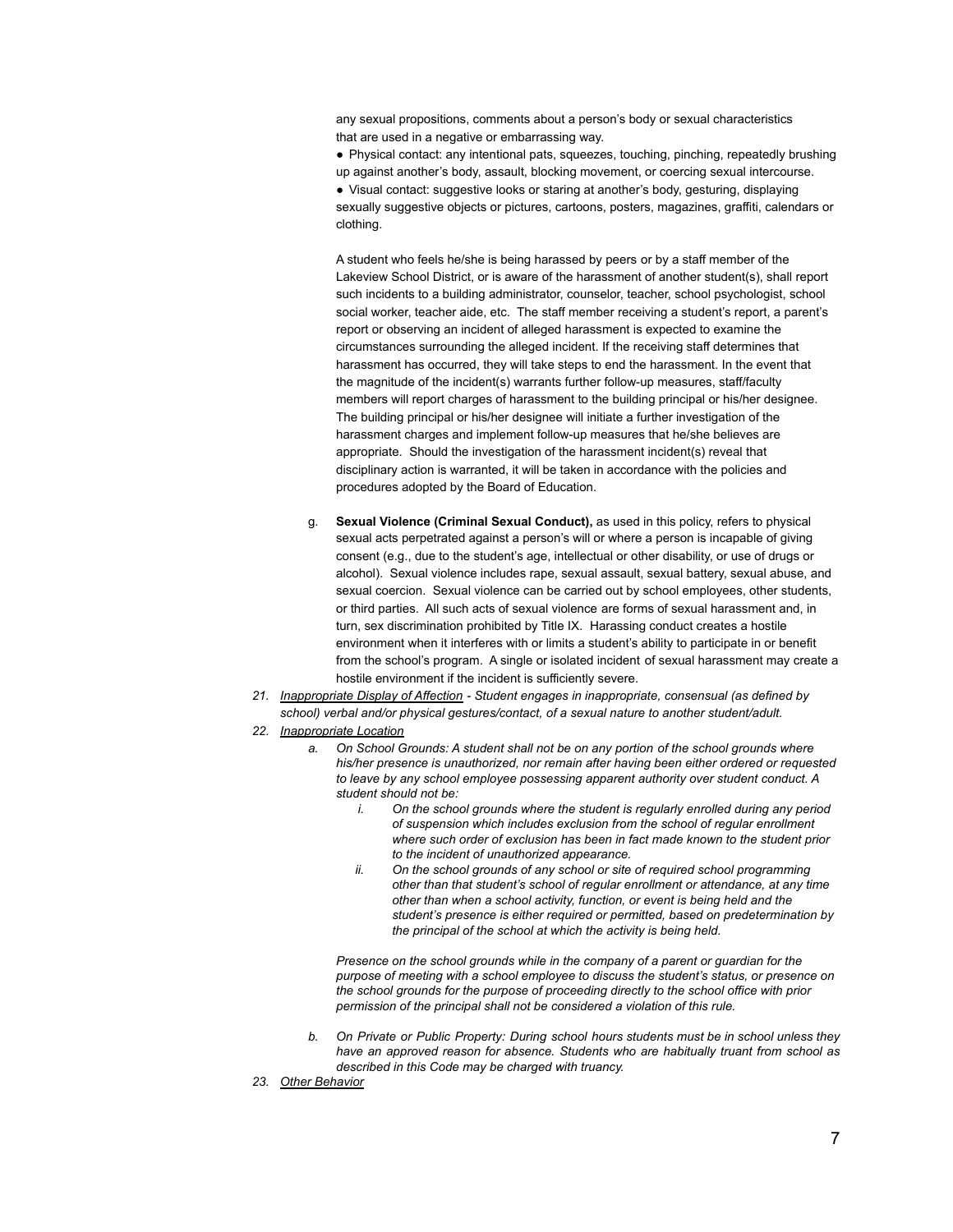- **a. Criminal Acts** A student shall not commit or participate in any conduct or act defined as a crime by federal or state law or local ordinance
- *24. Physical Aggression - A student shall not physically assault another student, a person employed by or engaged as a volunteer or contractor of the school (including substitute and student teachers). Physical Assault is defined as intentionally causing or attempting to cause harm to another through force or violence (grade 6-12 may qualify for a mandatory expulsion per MCL 380.1311a for assault of a staff member)*
	- **a. With Injury**
	- **b. Without Injury**
- *25. Property Damage/Vandalism - A student shall not intentionally cause or attempt to cause damage to* school property or the property of another person, or steal, or attempt to steal, or knowingly be in the *unauthorized possession of school property or the property of another person.*
- *26. Skipping Class - Student leaves or misses class without permission.*
- 27. Technology Violation A student shall not engage in any act that violates the District's Network Usage *and Safety Policy, any individual school computer use guidelines or mobile computing device program guidelines, including, but not limited to the following: Non-school-related work*
	- *● Hate mail, discriminatory remarks, and offensive and inflammatory communications*
	- *● Sexting or accessing obscene or pornographic materials*
	- *● Transmission of sexually suggestive language or images*
	- *● Loading or use of unauthorized games, programs, files, or other electronic media*
	- *● Destruction, modification or abuse of network hardware, software, or information*
	- *● Impersonation of another user, anonymity and pseudonyms*
	- *● Creation of links to other networks whose content or purpose would tend to violate the District's Network Usage and Safety Policy*
	- *● Videotaping fights or videotaping someone in a place where they have an expectation of privacy I. Posting videos of inappropriate student conduct to a social media site that affects the school community or individuals within the school community in a negative manner.*
- 28. Truancy A student shall not be absent from school (a full day, or any part of a day, skipping class) *without permission. A student shall not leave the school campus without following the proper check out procedure. Please refer to your school's administration policy on proper check out procedures.*
- *29. Use/Possession of Alcohol - Alcoholic beverages or intoxicants, including, but not limited to glue, aerosol paint, lighter fluid, or other chemical substance for the purpose of becoming intoxicated or under the influence.*
- *30. Use/Possession of Drugs* 
	- *a. Any drug, narcotic drug, marijuana, hallucinogen, stimulant, depressant or other controlled substance, analogue intended for human consumption, as defined in Article VII of the Public Health Code, being MCL 33.7101, et seq., and as defined in other Michigan or Federal Statute. If Article VII of the Public Health Code, being MCL 33.7101, et seq., is amended or repealed, then the definitions of a drug, narcotic drug, and controlled substance analogue shall be defined under the existing State Law.*
	- *b. Any prescription or nonprescription drug, medicine, vitamin or chemical substance, with exception of an inhaler (e.g. pain relievers, stimulants, diet pills, pep pills, No-Doze pills, cough medicines, laxatives, stomach or digestive remedies), nor shall a student use or possess these substances for an improper purpose.*
	- *c. Any legal substance represented as an illegal or controlled substance (e.g. No-Doze as "speed" or "crack.")*
	- *d. Any drug paraphernalia or items used as such.*
	- *e. Manufacture, sale, delivery, transfer or intent to sell, deliver or transfer of any of the above substances*
- *31. Use/Possession of Combustibles - A student shall not possess, handle or transmit any substance or prepared chemical that can explode, is capable of inflicting bodily injury, or is reasonably likely to cause physical discomfort to another person.*
- *32. Use/Possession of Tobacco - A student shall not smoke, chew, vape, or otherwise use tobacco, nicotine products or a "look alike" product. A student shall not, while on District property or in proximity of campus, in District owned vehicles, and at District-related events have in his/her possession or under his/her control tobacco in any form, or paraphernalia related to its use.*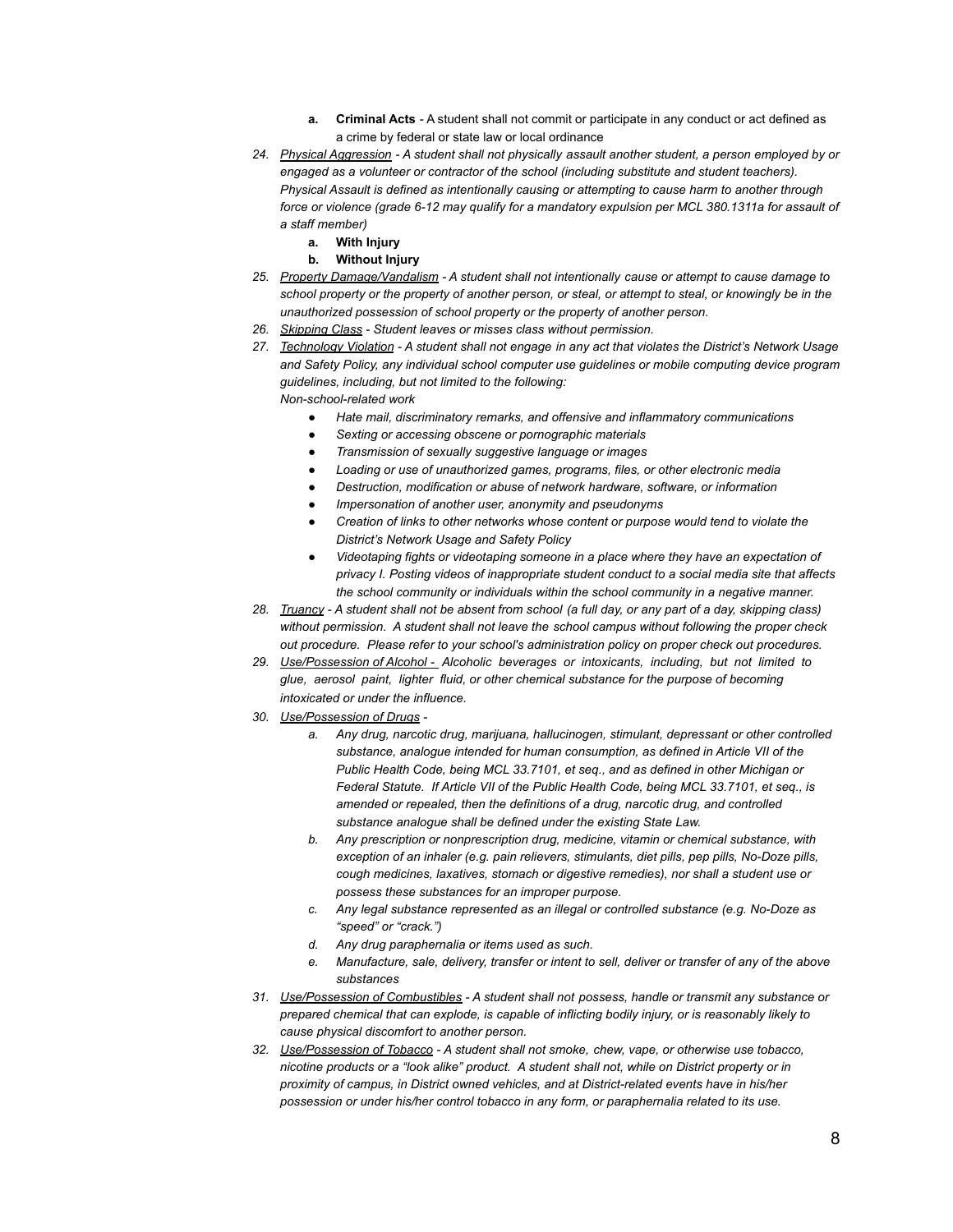- *33. Use/Possession of Weapons -* A student shall not possess, handle or transmit a gun, knife, blackjack, brass knuckles, baton, martial arts device, paintball gun, spring, airsoft and gas-powered guns, or other object or instrument that can be considered or used as a weapon that will expel a BB, pellet, or paint balls. No knives, razors, clubs, electric weapons, metallic knuckles, martial arts weapons, ammunition, and explosives or any other weapon. No "look-a-like" weapon or instrument (e.g., starter pistol, rubber knife, toy gun, etc.). Also no Personal Protection Devices (e.g., pepper gas, mace, stun gun, electric shock device, etc.) capable of inflicting bodily injury or causing physical discomfort to another person.
	- *a.* for weapons/dangerous instruments, including "look-a-like"guns suspension to expulsion
	- *b.* for possession, handling or transmitting a gun, including a BB gun or pellet gun expulsion
	- *c.* for possession of a knife with a blade over three inches in length expulsion
	- *d.* for possession of a knife with a blade equal to or less than three inches in length when used in a threatening manner - expulsion
	- *e.* for possession of a knife with a blade equal to or less than three inches in length suspension - expulsion

However, the district is not required to expel or permanently expel a student if the student can prove in a clear and convincing manner that at least one (1) of the following statements is true:

- A. The object or instrument possessed by student was not possessed by student for use as a weapon, or for direct or indirect sale, or delivery to another person(s) for use as a weapon.
- B. The weapon was not knowingly possessed by the student.
- C. The student did not know or have reason to know that the object or instrument in the student's possession was a dangerous weapon.
- D. The weapon was possessed by the student at the suggestion, request, direction, or permission of police or school authorities.

There is a rebuttable presumption that expulsion for possession of a weapon is not justified if both of the following are met:

- (a) The superintendent or designee determines in writing that at least 1 of the factors listed in subsections (A) through (D) above has been established in a clear and convincing manner.
- (b) The student has no history of suspension or expulsion.

*Under MCL 380.1308, police must be notified.*

*The following is an example list of discipline interventions that can be used by administration* Additional Attendance/Saturday School

Alternative Placement

- Alcohol/drug evaluation referral
- Change in schedule or class (with notification to parent/guardian)

Community Service

- Referral to mentoring
- Referral to district approved community organization

Conference with Student

- Intervention by counseling staff/guidance
- Intervention by administration

Expulsion (180 days to permanent)

In-School Suspension

- Partial day
- **Full day**
- **Restorative reflection**

Individualized Instruction

- Reteach/model expectations
- Written reflection assignment

Loss of Privilege

- Suspension of field trips, assemblies, or other special privileges
- Exclusion from special events or promotion exercises
- **Exclusion from extracurricular activities**

Other Actions

- Develop, review, or revise individual student planning tools (e.g., Behavior Support Plan)
- Individual/group counseling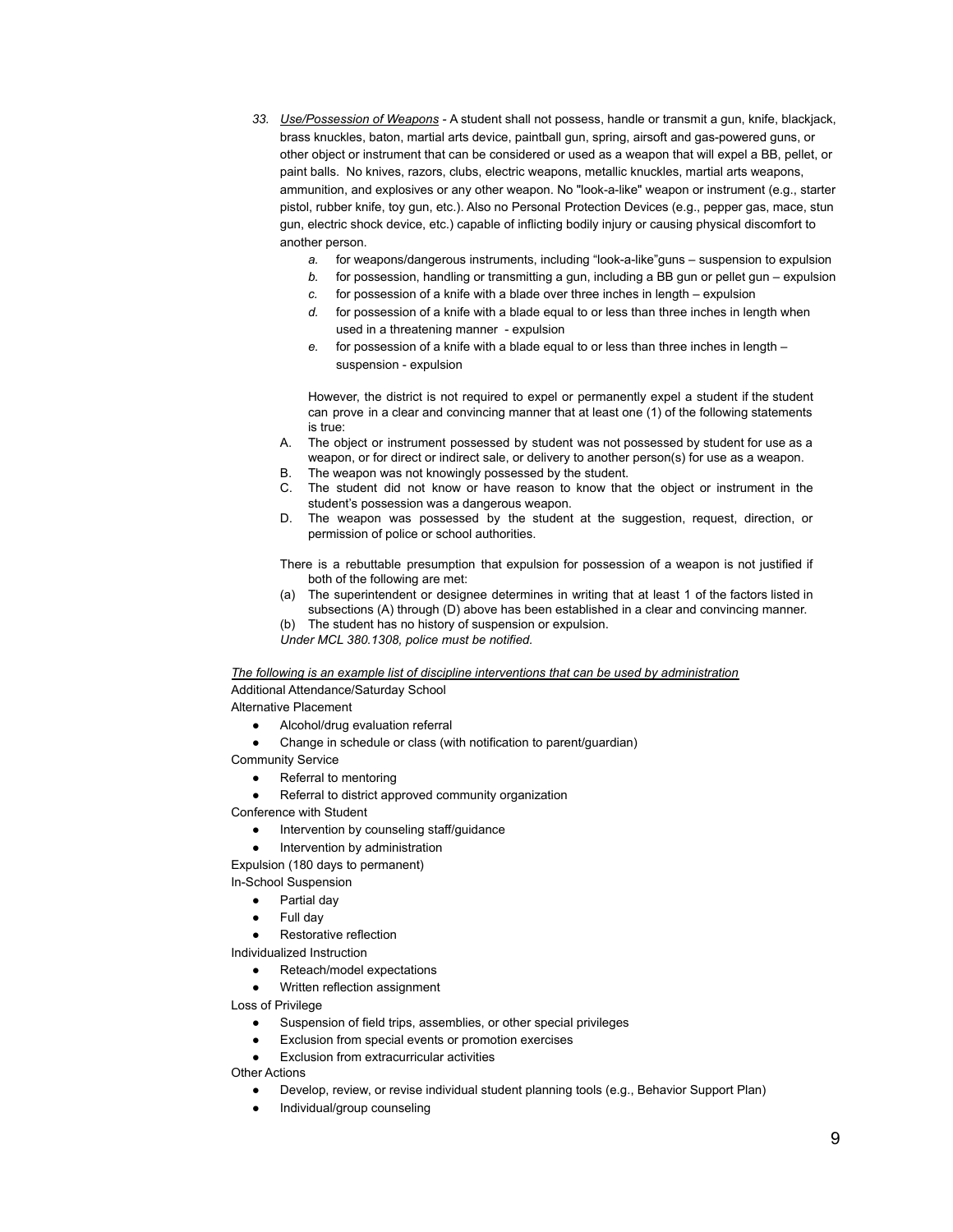- Use of restorative practices (e.g. affective statements, circles, small impromptu conferences, etc.) Out of School Suspension
	- Out-of-school suspension (1-10 days)
	- Out-of-school suspension (11–expulsion)

Parent Contact

**Restitution** 

- Pay for damage
- Community service
	- Restorative conference with victim
- Time in Office

Time Out/Detention

- Lunch detention
- After school detention

# **D. DUE PROCESS PROCEDURES**

## 1. **Introduction to the Rules of Due Process**

The following due process procedures only govern the suspension or the expulsion of a student from the District's regular educational program. Discipline in the form of administrative intervention is solely within the discretion of the building principal or his/her designee and is not subject to the procedures of due process as provided in this Student Code of Conduct.

Under the Revised School Code sections - 1310, 1311(1), 1311(2), 1311a - administrators must consider the following before suspending or expelling a student.

- Age
- Disciplinary history
- **Disability**
- Seriousness of behavior
- Whether behavior posed safety risk
- Restorative practices
- Whether lesser interventions would address behavior

If a student charged with violation of this Code of Conduct has been returned to the regular school program pending a decision by either the building administrator or Superintendent of Schools then such action of reinstatement shall not limit or prejudice the District's right to suspend or expel the student following a decision by the building administrator or Superintendent of Schools.

The initial judgement that a student has engaged in a prohibited act under this Student Code of Conduct shall be made by the building administrator.

- 2. Suspension of Ten (10) School Days or Less
	- a. As a general rule, prior to any suspension of the student, the building administrator shall investigate the alleged violation of the Student Code of Conduct and provide the student with the following due process:
		- 1. The administrator shall inform the student of the charges against him/her, and if the student denies the charges, the administrator shall provide the student with an explanation of the evidence the administrator possesses.
		- 2. The student shall be provided an opportunity to explain to the administrator his/her version of the facts.

If a student's presence in school poses an immediate danger to persons or property or an ongoing threat of disruption to the education process, the building administrator may immediately suspend the student, but the next school day, the student shall be provided with his/her due process rights as set forth in subparagraphs above.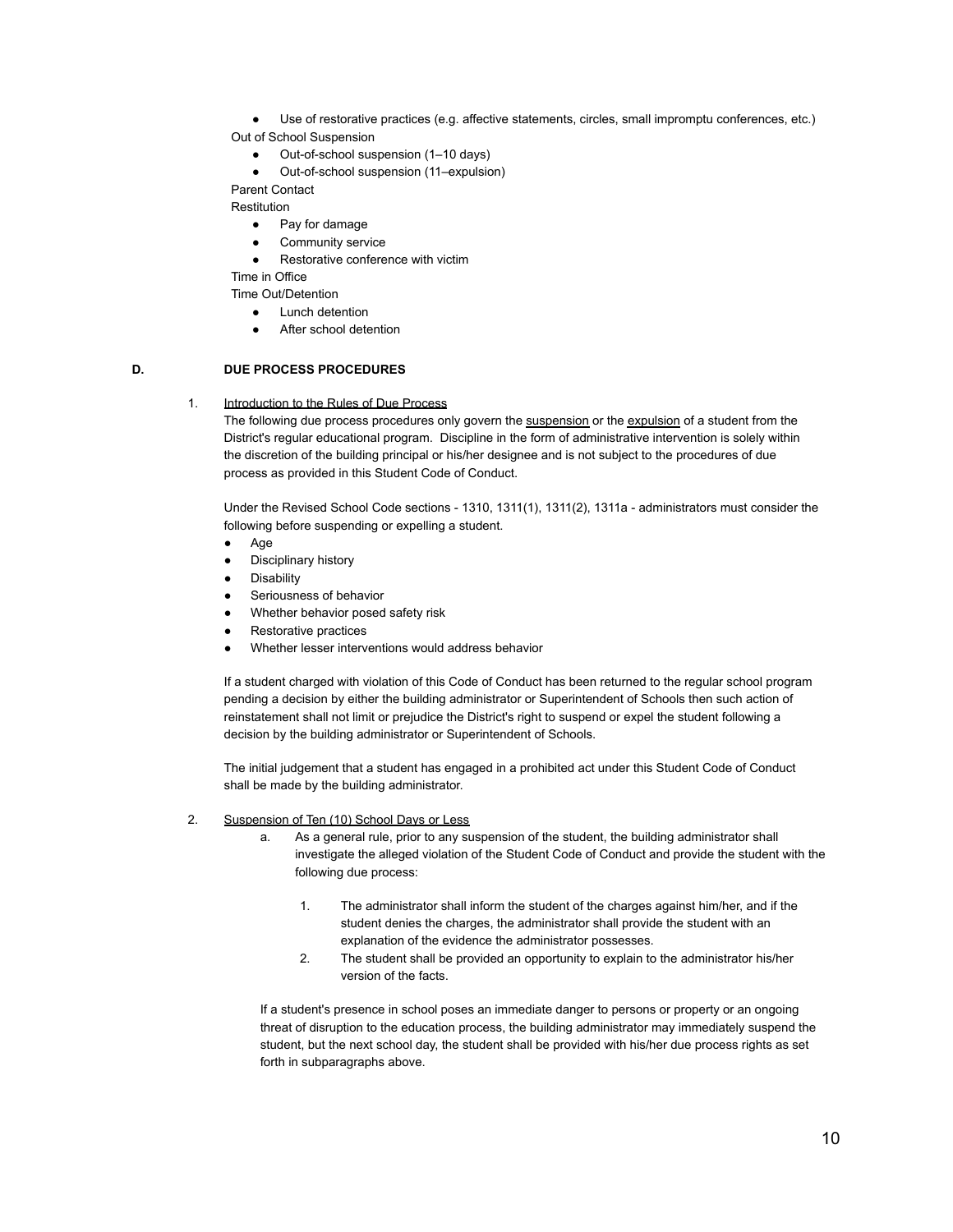If after providing the student with his/her due process rights, the administrator determines that the student has engaged in a prohibited act under this Student Code of Conduct, then he/she may impose a disciplinary penalty of a suspension not to exceed ten (10) school days.

The building administrator, or his/her designee, shall directly inform (in person or by phone) the student's parent of the suspension, giving the parent a clear explanation of the reasons and conditions of the suspension. A District "Student Suspension Notice" is to be completed, with copies going to the parent and the student's file.

A building administrator's decision to impose a penalty of one (1) to ten (10) school days with prior is final and not subject to further review or appeal.

## 3. Suspension for Eleven (11) or More School Days and Expulsion

- a. Step One If, after his/her investigation, the building administrator decides that a suspension for eleven (11) or more school days or expulsion is warranted, the Superintendent of Schools or his/her designee agrees with the administrator's decision, the student and the parent(s) or guardian shall be notified of:
- 1) the charges against the student;
- 2) the recommended disciplinary action;
- 3) the fact that a hearing will be held before the hearing officer;
- 4) the time, place, location, and procedures to be followed at the hearing;

If the building administrator decides that the student's presence in school would present a danger to the student himself/herself, or to other students, school personnel, or the education process, then the student shall be suspended pending the decision of the hearing officer. If the student would not present a danger as described above, the student may be returned to school pending the decision of the hearing officer.

If the student is suspended pending a decision of the hearing officer, the Superintendent or designee shall appoint the hearing officer and schedule the hearing to commence within ten (10) school days following the initial suspension of the student. If the student is not suspended pending the decision of the hearing officer, the Superintendent or designee shall schedule the hearing to commence within fifteen (15) school days following the completion of the building principal's investigation of the charges.

The timelines for commencement of the hearing may be enlarged upon the request of the administrator, student, parent(s), or guardian for cause approved by the hearing officer.

b. Step Two A hearing before the hearing officer will be held for the purpose of determining the truth or falsity of the charges against the student and, if the charges are true, the appropriate disciplinary measure unless:

The student and/or his/her parent(s) or guardian notify the District that they waive their right to a hearing before a hearing officer. In such cases, the principal's recommended disciplinary penalty shall be imposed.

The hearing officer may amend the principal's charges upon motion of the building administrator or amend the charges upon his/her own motion to conform to the evidence presented at the hearing. Additionally, the hearing officer may impose a greater or lesser penalty than that imposed or recommended by the building administrator.

c. Step Three - The hearing officer's decision shall be given orally to the student and parents(s) or guardian within two (2) business days after the close of the hearing and a written decision shall be mailed not later than four (4) business days after the close of the hearing. These timelines, however, may be enlarged by the hearing officer due to extenuating circumstances.

The hearing officer's decision shall be final and not subject to further appeal.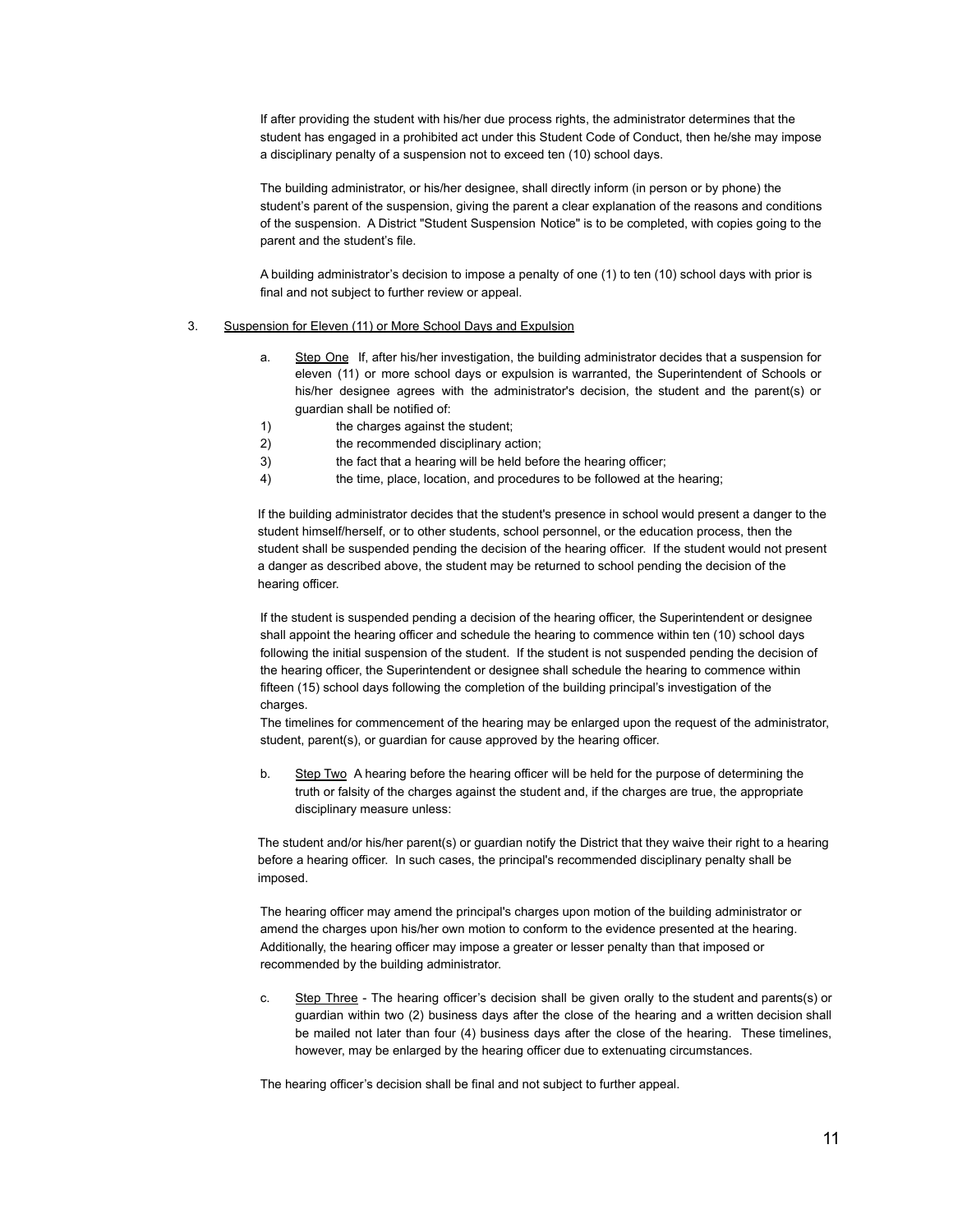# **E. MISCELLANEOUS PROVISIONS**

#### 1. Voluntary Agreements of Discipline

At any time during the disciplinary proceedings, the Superintendent or his/her designee may enter into a written contract with the student and/or his/her parent(s) or guardian setting forth the parties' agreement in settlement of the disciplinary charges. In such cases, the written agreement shall be final and binding and may not be

later challenged by the Superintendent or his/her designee or the student and/or his/her parent(s) or guardian.

#### 2. Suspended/Expelled Students on School Property or Attending School Activities

A suspended or expelled student who enters onto school property without the permission of a building administrator shall be deemed to be trespassing.

#### 3. Students with Disabilities

Although students with disabilities are covered by the provisions of this Student Code of Conduct, the time limitations set forth in the due process procedures may be temporarily suspended or enlarged by the District to assure compliance with federal and state laws governing the discipline of students with disabilities.

## **F. DRESS CODE**

*(modeled after the 2016 Oregon NOW Model Student Dress Code)*

Student dress codes should support equitable educational access and should not reinforce gender stereotypes. Student dress codes and administrative enforcement should not reinforce or increase marginalization or oppression of any group based on race, gender, ethnicity, religion, sexual orientation, household income, gender identity or cultural observance.

#### *Our values are:*

- All students should be able to dress comfortably for school without fear of or actual unnecessary discipline or body shaming.
- All students and staff should understand that they are responsible for managing their own personal "distractions" without regulating individual students' clothing/self expression.
- Teachers can focus on teaching without the additional and often uncomfortable burden of dress code enforcement.
- Students should not face unnecessary barriers to school attendance.
- Reasons for conflict and inconsistent discipline should be minimized whenever possible.

#### *Our goals are:*

- Maintain a safe learning environment in classes where protective or supportive clothing is needed, such as chemistry/biology (eye or body protection) or PE (athletic attire/shoes).
- Allow students to wear clothing of their choice that is comfortable.
- Allow students to wear clothing that expresses their self-identified gender.
- Allow students to wear religious attire without fear of discipline or discrimination.
- Prevent students from wearing clothing with offensive images or language, including profanity, hate speech, and pornography.
- Prevent students from wearing clothing with images or language depicting or advocating violence or the use of alcohol or drugs.
- Ensure that all students are treated equitably regardless of gender/gender identification, sexual orientation, race, ethnicity, body type/size, religion, and personal style.

The primary responsibility for a student's attire resides with the student and parents or guardians. The school district and individual schools are responsible for seeing that student attire does not interfere with the health or safety of any student, and that student attire does not contribute to a hostile or intimidating atmosphere for any student.

Students should be given the most choice possible in how they dress for school. Any restrictions must be necessary to support the overall educational goals of the school and must be explained within the dress code.

#### **1. Basic Principle: Certain body parts must be covered for** *all* **students**

Clothes must be worn in a way such that genitals, buttocks, and nipples are covered with opaque material. All items listed in the categories below must meet this basic principle.